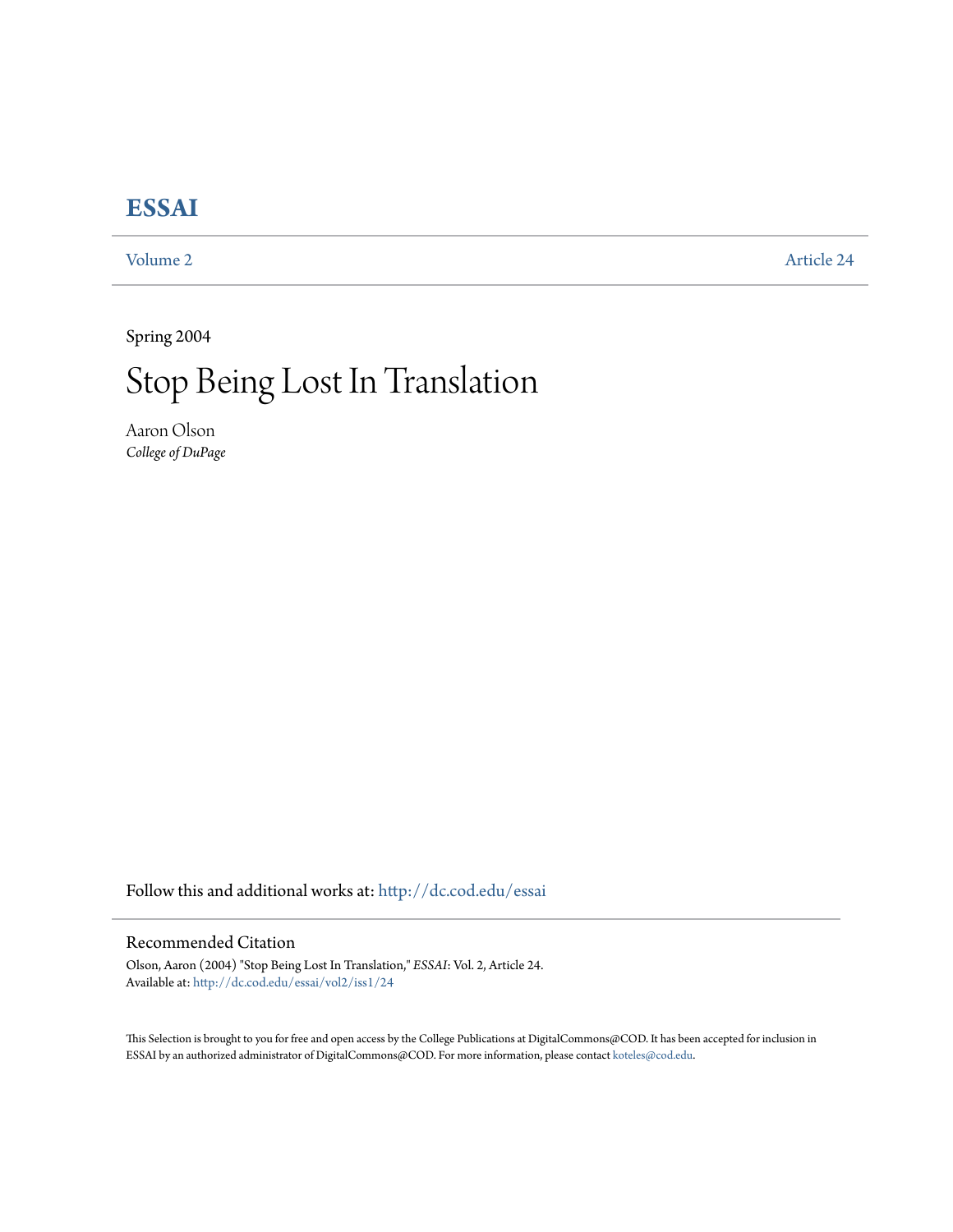Stop Being Lost in Translation ©

by Aaron Olson

(Honors English 102)

The Assignment: Write an argument to persuade a resistant audience who may express considerable resistance to your actions, values, and beliefs because your position is highly contestable.

Claim: Because of the inherent differences of film and literature, it is important that both art forms be judged on their own terms in order for a viewer or reader to fully appreciate both as equally artistic.

very so often there is a novel or short story that is turned into a motion picture and the first question that is always brought up is whether or not the movie is better than the book. Reviewers spend entire columns comparing and contrasting novels with their cinema counterparts, yet most The very so often there is a novel or short story that is turned into a motion picture and the first question that is always brought up is whether or not the movie is better than the book. Reviewers spend entire columns co the way that the public receives them. Books are read without time constraint or length requirement. Also, books are experienced in a personal way according to the reader's imagination and with respect to any of five literary points of view. Films, on the other hand, are absorbed visually by a mass audience and differ from literature in terms of point of view and time constraints. Those who directly compare the two mediums often overlook these distinctions. Overlooking the distinctions can be counterproductive to a reader or viewer whose goal it is to genuinely experience the cinematic and literary forms of art. A viewer or reader must first dispel his or her expectations of the novel or film in order to fully enjoy the work as an individual artistic creation. Because of the inherent differences of film and literature, it is important that both art forms be judged in their own terms in order for a viewer or reader to fully appreciate both as equally artistic.

In order to better understand the distinctions between film literature and written literature, one must first maintain a basic understanding of the processes and conventions of their creation as well as their inherent differences. Books are written, more often than not, by a single author, with more freedom of expression than a director, who is forced to conform to rating standards of the time. Also, the writer has the advantage of working almost entirely with written language—a medium that, though complex in its own right, is easy to control and modify. This, of course, excludes the small amount of illustration that is used in some novels. Film is a far more technically complex medium to work with. Movies work solely with pictures and sounds, with the rare exception of small amounts of text that appear on the screen from time to time. The texts seen on screen in some movies (excluding the credits) are usually used for the purpose of a basic introduction to the plot line, as seen in the opening sequence of every *Star Wars* movie, or to provide some basic information about a character in the story, like in the ending of the movie *Animal House* where all of the main characters' future lives are summarized in a brief paragraph. Neither the incorporation of illustrations into novels, nor the incorporation of texts in movies is proper grounds for deeming books a visual medium or movies a language-based medium. Because film is primarily visual, it offers a great variety of technical challenges in communicating plot, theme, and character depth.

One of the major challenges that directors face in adapting a novel to the screen is the limitation of the camera's ability to represent literary points of view. Of the five literary points of view—firstperson, omniscient-narrator, third -person limited point of view, dramatic point of view/concealed narrator point of view, and stream of consciousness or interior monologue—three of them require that the narrator be able to "see" what the characters are thinking by looking inside those characters' minds, which is difficult to depict cinematically (Boggs 679). Some would say that voice-over narration can be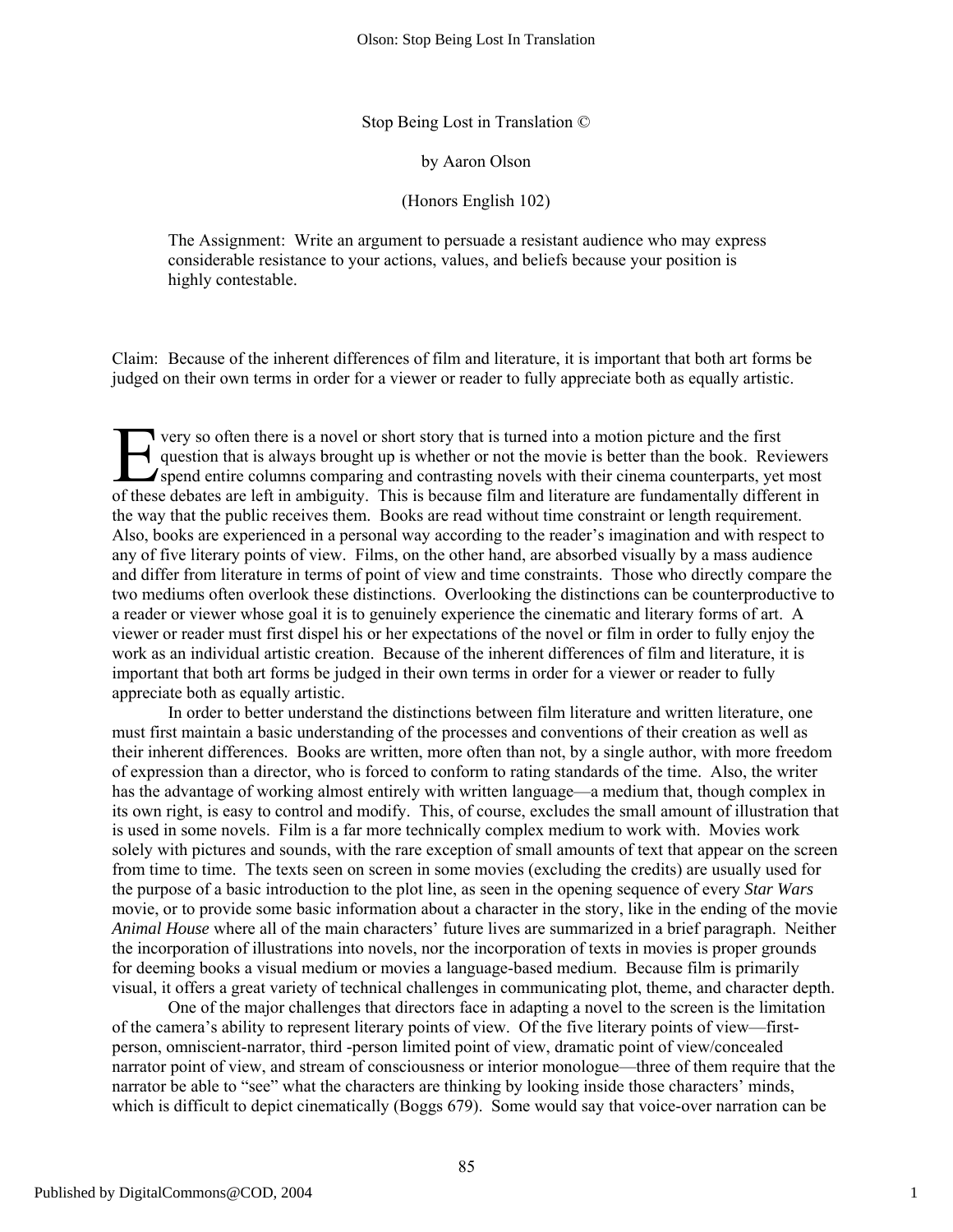imposed (or superimposed) on a film to give a sense of narration and thus a novelistic point of view. Joseph M. Boggs, refutes this by stating that "This [voice-over narration] is not a natural cinematic quality, and it is rarely completely successful in duplicating or even suggesting novelistic viewpoints. In film we usually simply see the story unfold. Thus the dramatic point of view is the only novelistic viewpoint that can be directly translated to cinema" (680). In elaboration of this point, George Bluestone*,* states that movies have the ability to present the audience with images and dialogue, which can lead to the inference of thought, but cannot show us their thoughts and feelings directly (48)*.* This limitation can prevent filmmakers from capturing the novel's essence, which is largely based on point of view (Boggs 680).

Another primary difference between movies and books is the audience that they target and the levels of imagination that are expected by both mediums. For movies, appeal to a mass audience, which is collectively viewing the movie, is necessary. Books, on the other hand, are more personal, targeting one reader's imagination at a time. This distinction is one key element to film adaptation that causes much controversy. In essence, it is impossible to capture the way that each individual reader imagines the settings, actions, and characters on film because everyone's perception of literature is different. "It is a mistake if people watch movies through the pages of a novel because I think you have to reconcile yourself as a filmmaker to the fact that each person who reads a novel is playing out a perfect version of the film in their minds," said writer-director Anthony Minghella (3). This gives people the false expectation that, when going to see an adaptation of a novel that they had previously read, their vision of the novel will be recognized. Keeping in mind the restrictions on film in terms of directly communicating literary elements, it is impossible for moviegoers who make direct comparisons between the book and the adaptation to be satisfied (Eidsvik 669). Instead, they should recognize that the film and the novel are products of two different artistic visionaries, with two very different audiences.

Film's need for mass appeal also motivates filmmakers to focus on plot and story energy. As stated in Mark Caro's article, "They [novels] have nothing to do with momentum. They have to do with deep spelunking into the psyche of the characters" (2). That is not to say that films cannot also dive deep into the psyche, only that movies do not always address characters with the same amount of depth or background development as the corresponding novel might (Boggs 683). Although this is not necessarily a bad thing when considering the shorter attention span of a movie audience, the exclusion of this information is, of course, due to the time constraints that are put on film literature in general.

Length is another important variable in the film adaptation equation. As stated by Boggs, "…the average novel contains more material than a film could ever hope to include, so the screenwriter or director must choose what to leave in and what to take out" (675). This is a great source of disappointment for moviegoers who expect to make direct links between the film and the novel. In most movies, the time spent on back-story, extended character development, as well as the exploration of themes, is often cut short. However, because of the difference between novel and film audiences, as discussed above, some of that detail would be counterproductive to a director wishing to hold his or her audience's attention. Knowing the differences in length, audience, and point of view is essential to a person who wishes to explore a different way of viewing film adaptations and the books that inspired them.

More often than not, those who do directly compare film adaptations to literature are left feeling disappointed in one way or another. If attempting to read a book that corresponds to a particular film adaptation after watching the film, a reader will most likely take on the film director's perspective of the novel. Taking on the director's perspective destroys the sense of individual imagination one gets from reading, which can limit the reader's enjoyment of the book. If, after reading the novel, the reader attends a screening of its film adaptation, the reader will more than likely be inclined to weigh the director's interpretation (visually or thematically) of the novel to his or her own experience when reading it. This comparison can cause the viewer to be disappointed in the movie simply because of the incompatibility of perspective. In both of these cases, the reader or moviegoer is unable to experience both the book and the film with the same level of intrigue and appreciation. Certainly, most people recognize the importance of equally appreciating works of art in different mediums.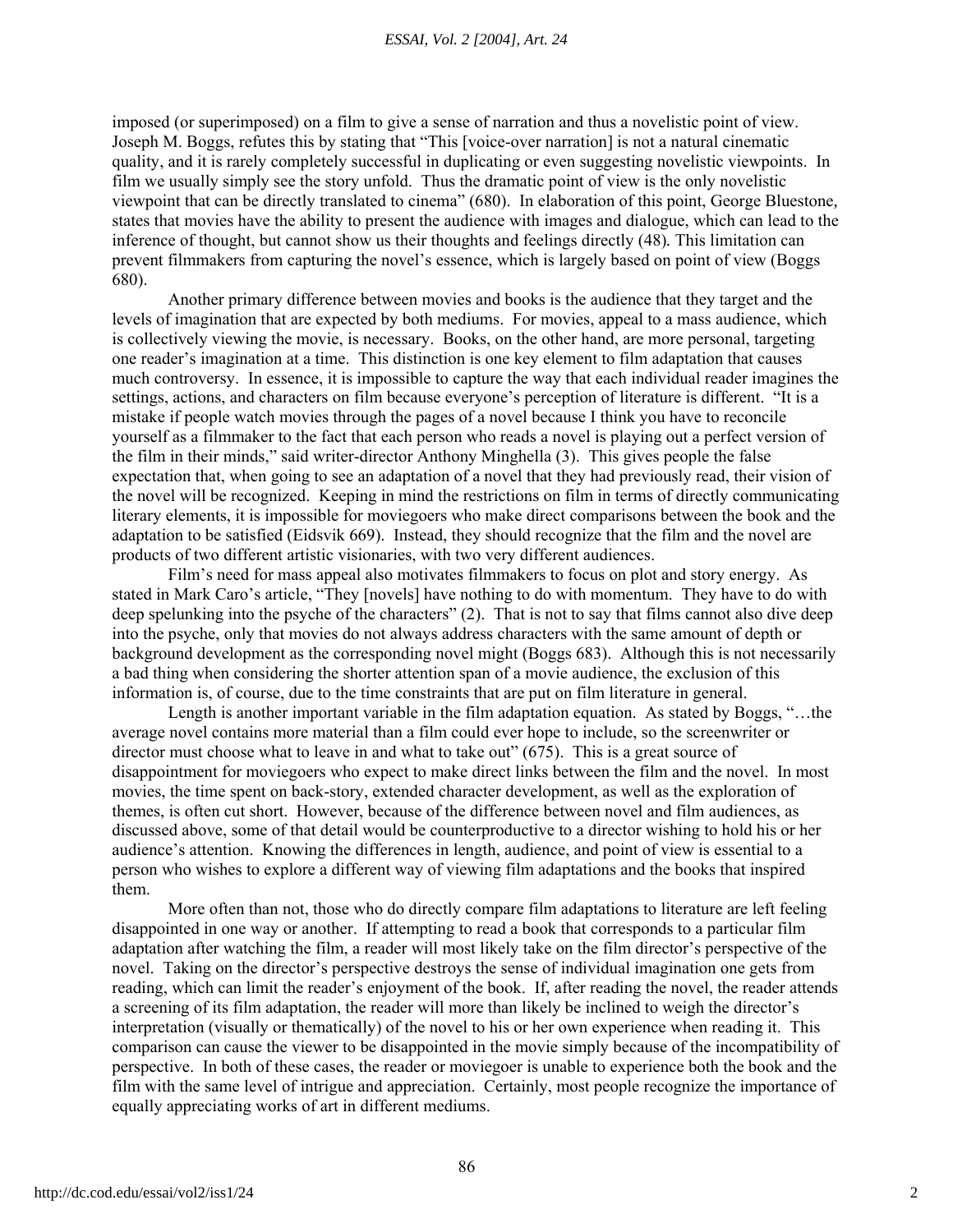How does one properly prepare one's self to view a film adaptation or read a book as an individual work of art without directly comparing the two? The key to this equation is dropping one's expectations. This can be done by acknowledging the fundamental differences between the visual art of a film director and the verbal art of the writer as discussed above. If reading a book after seeing its film adaptation, a reader must first realize that artistic liberties were taken by the director to reinvent what he or she envisioned after reading the book. With that in mind, the reader must then free him or herself from that director's interpretation and be ready to creatively interpret and experience the book personally. This can give the reader more freedom to imagine characters, settings, and scenarios on their own terms, thus creating a more unique reading experience. The reader must allow him or herself to mentally dive deep into the book and experience it on a personal level, not relate it to his or her experience with the film adaptation in a public setting. A moviegoer who is attending a screening of the film adaptation of a novel he or she had previously read must also achieve a similar mindset.

After reading a novel, every person has certain ideas about what the characters and settings look like, as well as what the themes and main plot entail. When watching a film adaptation, it is important to recognize this inherent difference in interpretation from person to person, and how ludicrous it is to compare two interpretations. Those interpretations, though different, have equal intrinsic value. For example, if two people with different life perspectives were to read a novel and then discuss it, finding that they both perceived the story differently, would they argue that one person's perception of the story has higher merit than another's? No. People generally recognize that no individual's imagination works in a set way; people are all unique. Likewise, a film adaptation is the product of the filmmaker's vision, which is undoubtedly different from anyone else's. For this reason, film adaptations should be viewed as a fresh outlook on the original story, not as "accurate" or "inaccurate" because that distinction is far too subjective. Viewing film adaptations with a fresh outlook requires that the viewer drops any expectations of the movie conforming to his or her interpretation of the novel. Also, the viewer must be sure not to criticize the movie in terms of time, visual perspective, or literary point of view, as discussed above. If this is accomplished, and the viewer remains open-minded to the director's different interpretation of the novel, his or her movie going experience will be far more enjoyable than that of a person who directly compares the novel with the film.

Lost in translation is the individual reader's ability to imagine stories in different ways at different times and to translate that interpretation through different artistic mediums, much like a painter creating a rendition of a sculptor's work. It would be foolish to think that one person's outlook on a story could encompass the different artistic elements in every other person's interpretation. Furthermore, the differences between visual and written communication as well as the limitations to both mediums are the sources of film art and are what creates the important distinction between the cinematic and literary art forms. Because of this distinction, direct comparisons between film and literature cannot be used to determine whether or not the film was better than the story or vice versa. The very nature of both mediums and the intrinsic restrictions to means of communication that they both possess makes clear that no direct comparison between the two can be reasonably offered. Yet, many viewers insist on directly comparing them. Comparison is bound to leave the reader or viewer unfairly disappointed in either the film or the book. Because directors and writers are, in essence, completely different kinds of artists, both the original story and its film adaptation must be judged on their own terms, not criticized for their dissimilarities. The reader or viewer must lower his or her expectations of the "accuracy" of the film's translation of the novel, or the novel's effectiveness of the novel after watching the film adaptation. If this is accomplished, their experiences with both forms of works are bound to be more satisfying. Obviously, the ultimate goal is to appreciate both the novels and their film adaptations for what they are: amazing, and often moving, works of art.